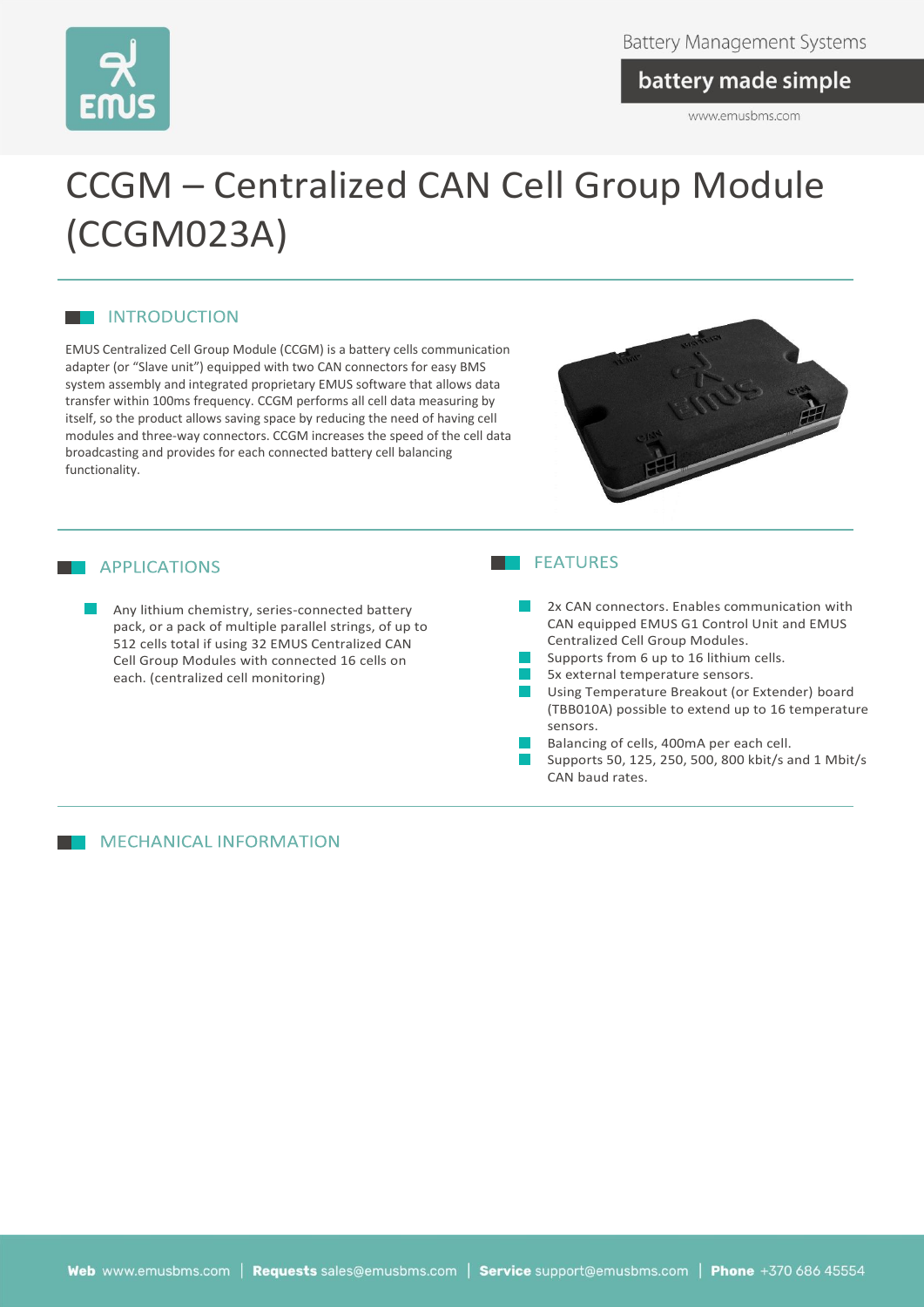

## **Battery Management Systems**

# battery made simple

www.emusbms.com



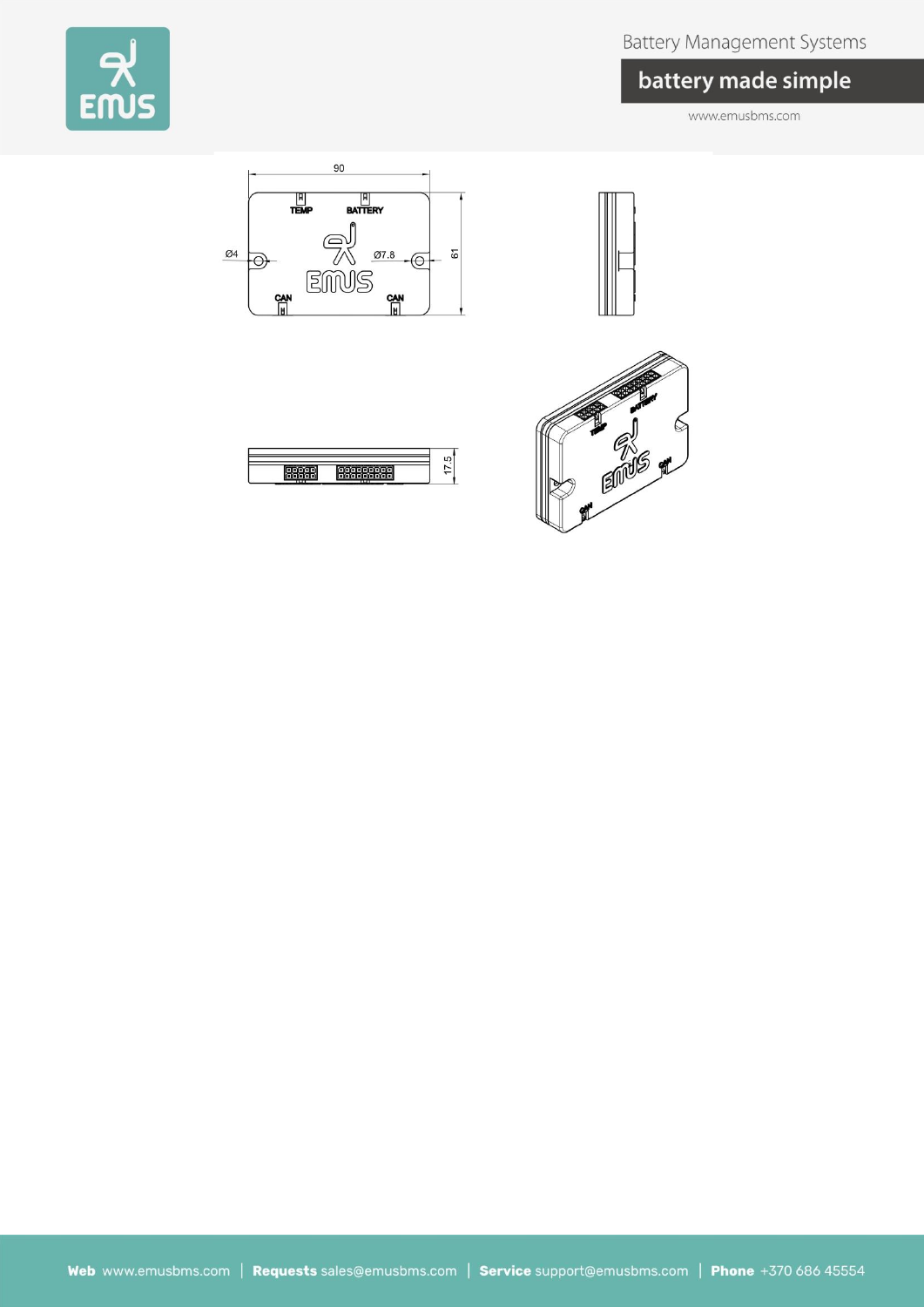

# battery made simple

www.emusbms.com

#### **CONNECTION LAYOUT**

Cells Layout: Ext. Temperature Sensors Layout:



| Assignment     | <b>Mating Housing</b>              | <b>Terminal</b>                                                                                        |  |
|----------------|------------------------------------|--------------------------------------------------------------------------------------------------------|--|
| $(-)$          |                                    |                                                                                                        |  |
| $1+$           | Microfit 43025-1800 cell connector |                                                                                                        |  |
| $2+$           |                                    |                                                                                                        |  |
| $3+$           |                                    |                                                                                                        |  |
| $4+$           |                                    |                                                                                                        |  |
| $5+$           |                                    |                                                                                                        |  |
| $6+$           |                                    |                                                                                                        |  |
| $7+$           |                                    |                                                                                                        |  |
| $8+$           |                                    | 43030-0003Molex Micro-latch crimps<br>(recommended crimp tool Molex Hand Crimp Tool<br>P/N: 638190000) |  |
| $9+$           |                                    |                                                                                                        |  |
| $10 +$         |                                    |                                                                                                        |  |
| $11+$          |                                    |                                                                                                        |  |
| $12+$          |                                    |                                                                                                        |  |
| $13+$          |                                    |                                                                                                        |  |
| $14 +$         |                                    |                                                                                                        |  |
| $15+$          |                                    |                                                                                                        |  |
| $16+$          |                                    |                                                                                                        |  |
| N/C            |                                    |                                                                                                        |  |
| 5XGND          |                                    |                                                                                                        |  |
| T1             |                                    |                                                                                                        |  |
| T <sub>2</sub> |                                    | 43030-0003 (recommended crimp tool Molex                                                               |  |
| T <sub>3</sub> | Microfit 43025-1000 Temp connector | Hand Crimp Tool P/N: 638190000)                                                                        |  |
| T <sub>4</sub> |                                    |                                                                                                        |  |
| T <sub>5</sub> |                                    |                                                                                                        |  |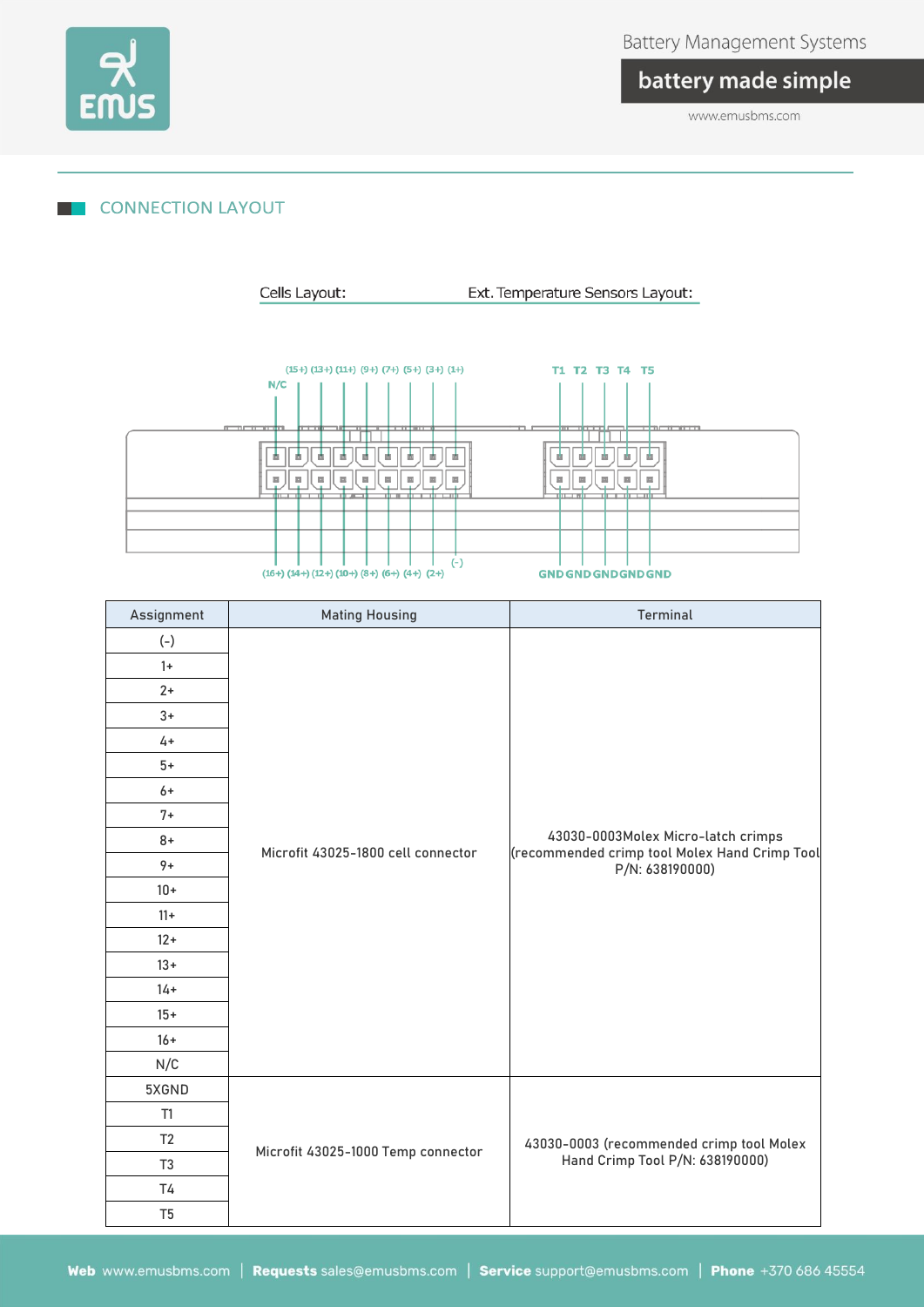

### **Battery Management Systems**

# battery made simple

www.emusbms.com

#### **CAN Connection Layout:**



| Assignment | <b>Mating Housing</b>  | Terminal                                                                    |  |
|------------|------------------------|-----------------------------------------------------------------------------|--|
| <b>PWR</b> |                        |                                                                             |  |
| GND        |                        | 43030-0003 (recommended crimp tool Molex<br>Hand Crimp Tool P/N: 638190000) |  |
| CAN_H      | 2x microfit 43025-0600 |                                                                             |  |
| CAN_L      |                        |                                                                             |  |

#### ELECTRICAL CHARACTERISTICS

| <b>Item</b>                                                                      | <b>Value</b>                                          |  |
|----------------------------------------------------------------------------------|-------------------------------------------------------|--|
| Supply voltage                                                                   | $12 - 95V$                                            |  |
| Supply voltage battery                                                           | 12.0 VDC to 79.2 VDC (firmware limited by<br>72.8VDC) |  |
| Power supply reverse protection                                                  | yes                                                   |  |
| <b>Current consumption</b>                                                       | 5.6 mA @ 68V - 8.7 mA @ 15V                           |  |
| <b>Isolation voltage</b>                                                         | 1000V                                                 |  |
| Transient/overvoltage protection between CAN H/CAN L and GND (and<br>vice versa) | 24V                                                   |  |
| Cell voltage limits                                                              | $0 - 4.95V$                                           |  |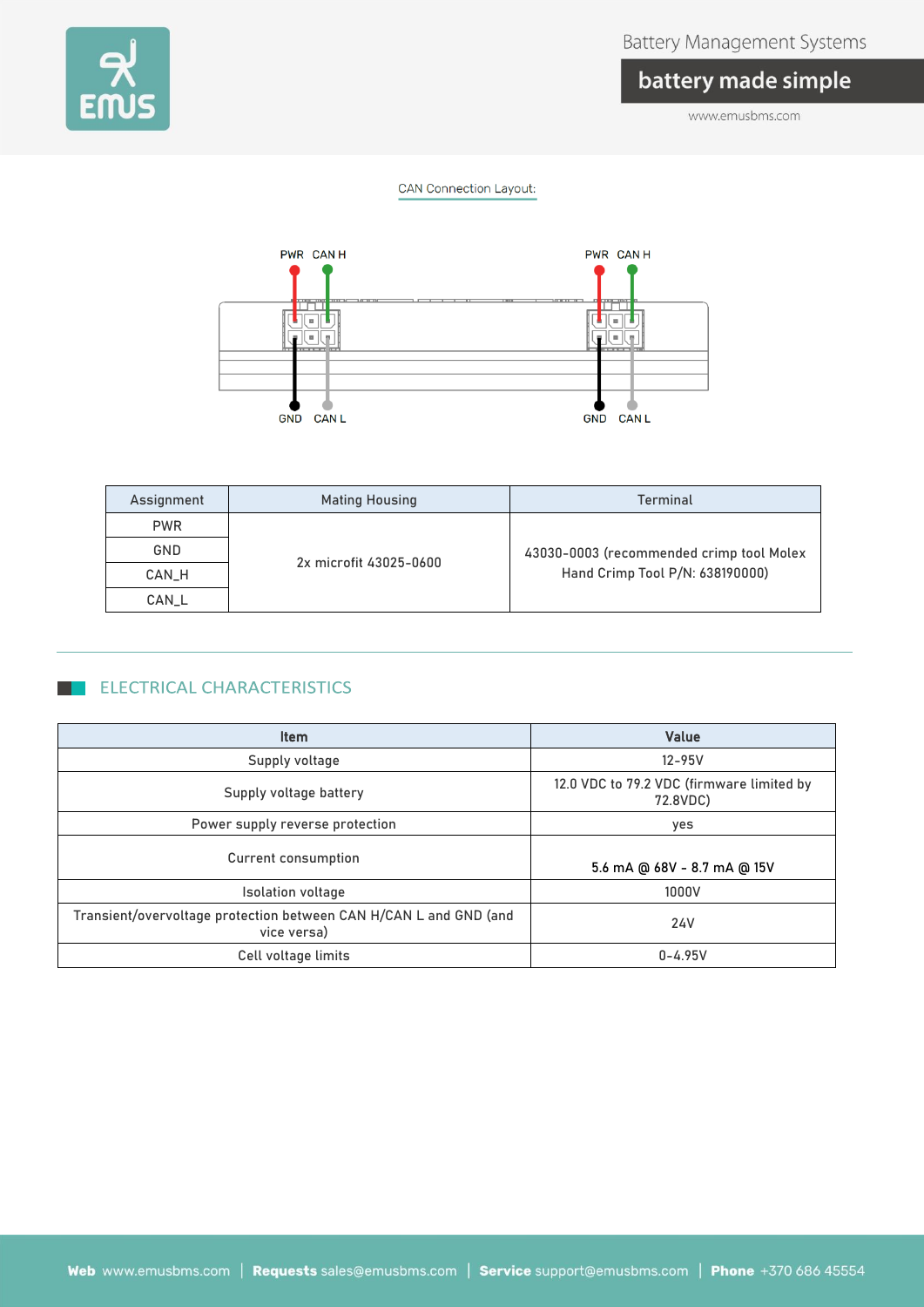

battery made simple

www.emusbms.com

#### OTHER SPECIFICATIONS

| <b>Item</b>                     | <b>Conditions</b>              | <b>Value</b>                                                                 |
|---------------------------------|--------------------------------|------------------------------------------------------------------------------|
|                                 | Other Li chemistries           | $6 - 16$                                                                     |
| <b>Cell Count</b>               | LTO cell chemistry             | $8 - 16*$                                                                    |
| <b>CAN Speed</b>                |                                | 50kbps, 125kbps, 250kbps,<br>500kbps, 800kbps, 1Mbps (by<br>default 250kbps) |
| Reserved CAN IDs                |                                | 0x1FFFFEE5, 0x1FFFFEE6,<br>0x1FFFE5E5, and 0x1FFFE5E6                        |
| <b>Operating Temperature</b>    |                                | $-40$ to $+85$ °C                                                            |
| IP rating                       |                                | IP40                                                                         |
| Weight                          | <b>Without Quick Start Kit</b> | 105g                                                                         |
|                                 | With Quick Start Kit           | 145g                                                                         |
| Cell communication wire length  | In our Quick Start Kit         | 45cm                                                                         |
| Temperature sensors wire length | In our Quick Start Kit         | 45cm                                                                         |
| Cell Voltage                    | <b>General Firmware</b>        | $2.01 - 4.54V$                                                               |
|                                 | <b>LTO Firmware</b>            | $1.01 - 3.54V$                                                               |

#### **THE INSTALLATION**

\* Minimum cell count depends on the cell chemistry used. The lowest supported battery pack voltage by internal CCGM parts is 12V, therefore if LTO cells are used then the minimum cell count should be calculated accordingly. E.g. if LTO cell's expected lowest voltage is 1.5V then the minimum number of cells required would be 8  $[12V / 1.5V = 8$  cells].

 $V_{BatTotal}$  ÷  $V_{cellMin}$  = MinimumNumOf Cells

NOTE: the absolute minimum total battery pack voltage is 9V, however it is not guaranteed that the device will sense cell voltages correctly.

NOTE: Connection must start from the most negative cell to the most positive. In cases when cells number is less than 16, e.g. 8 cells, then free cells connection wires (dedicated for 9th-16th cells) must ALL be connected to the last  $8<sup>th</sup>$  (most positive cell).